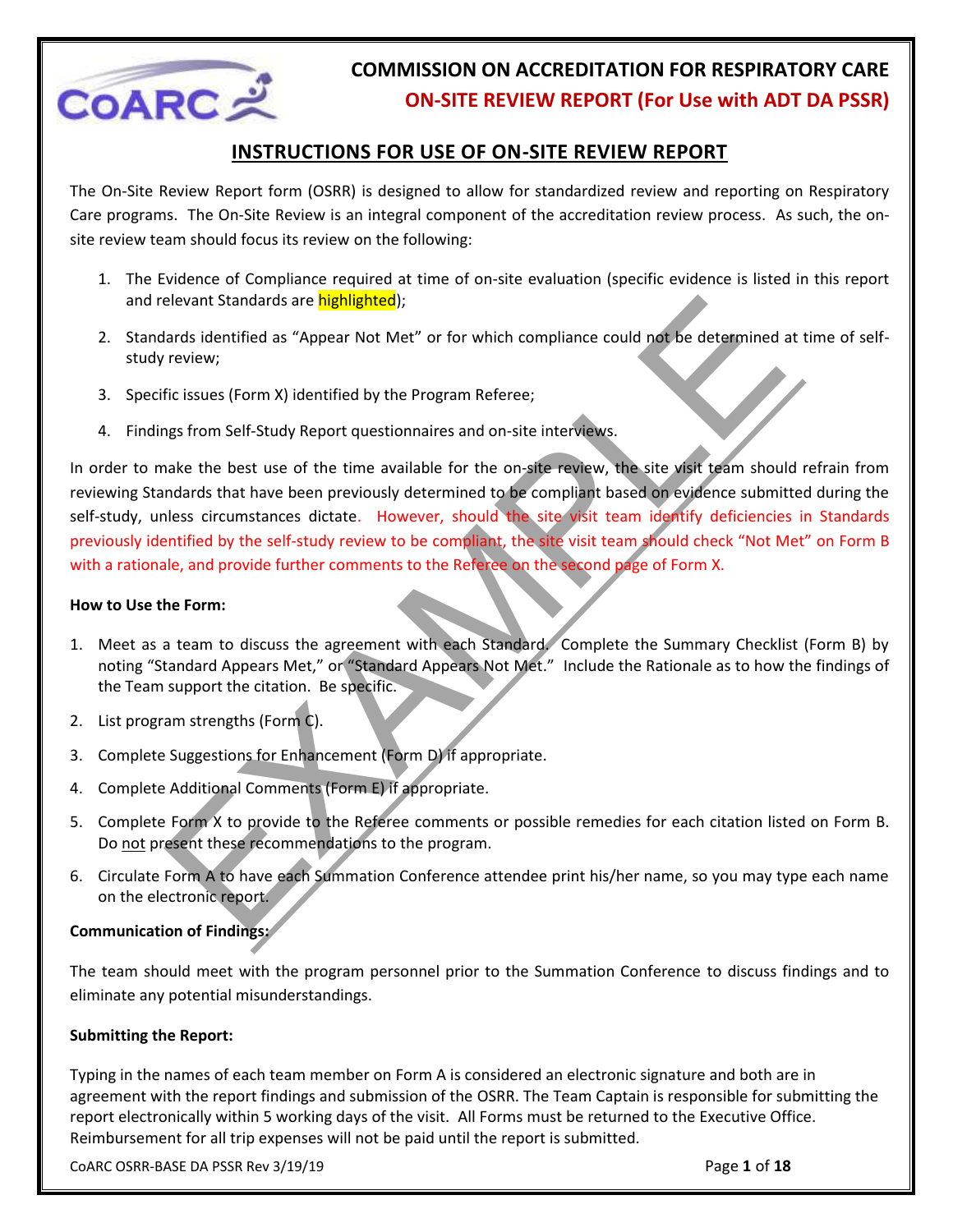

# **ON-SITE REVIEW REPORT**

| (For use with the ADT Degree Advancement Provisional SSR) |  |  |  |  |
|-----------------------------------------------------------|--|--|--|--|
|-----------------------------------------------------------|--|--|--|--|

| <b>Program Name:</b>                                                                                                   | Program #:                                                                                                                                                                          |
|------------------------------------------------------------------------------------------------------------------------|-------------------------------------------------------------------------------------------------------------------------------------------------------------------------------------|
| <b>On-Site Reviewer Check List:</b><br><b>Read Opening Script</b>                                                      |                                                                                                                                                                                     |
| <b>Conduct interviews</b><br>CEO, Dean/Division Chair<br><b>Support Personnel</b><br><b>Advisory Committee members</b> | Key Personnel (PD, DCE, Medical Adivsor)<br><b>Program Faculty</b><br>other:                                                                                                        |
| <b>Review documentation</b>                                                                                            | (Including Minimal Evidence of Compliance Available for On-Site Review Team)                                                                                                        |
| <b>COURSE MATERIALS</b>                                                                                                |                                                                                                                                                                                     |
| <b>DA Standard 2.1</b>                                                                                                 |                                                                                                                                                                                     |
| interface.                                                                                                             | Describe course delivery via the program's learning management systems and educational<br>technologies. Demonstrate the proposed interactive learning tools and instructor feedback |
| DA Standards 2.6/2.7                                                                                                   |                                                                                                                                                                                     |
|                                                                                                                        | Demonstrate how program faculty engage students.                                                                                                                                    |
| <b>DA Standard 2.8</b>                                                                                                 |                                                                                                                                                                                     |
|                                                                                                                        | Demonstrate ancillary support services for students such as library resources, writing center<br>support, and other student services available online.                              |
| DA Standard 3.1                                                                                                        |                                                                                                                                                                                     |
|                                                                                                                        | Program goals published in student handbook and on the program or institutional web site.                                                                                           |

#### **DA Standards 3.4/3.5**

 $\Box$  Overall student learning outcome plan that would include delineation of the learning outcomes, how they are presented throughout the curriculum and how they are assessed

Course mapping of all syllabi to expected student learning outcomes and program goals.

Review of the assessment including any rubrics or direct objective measures.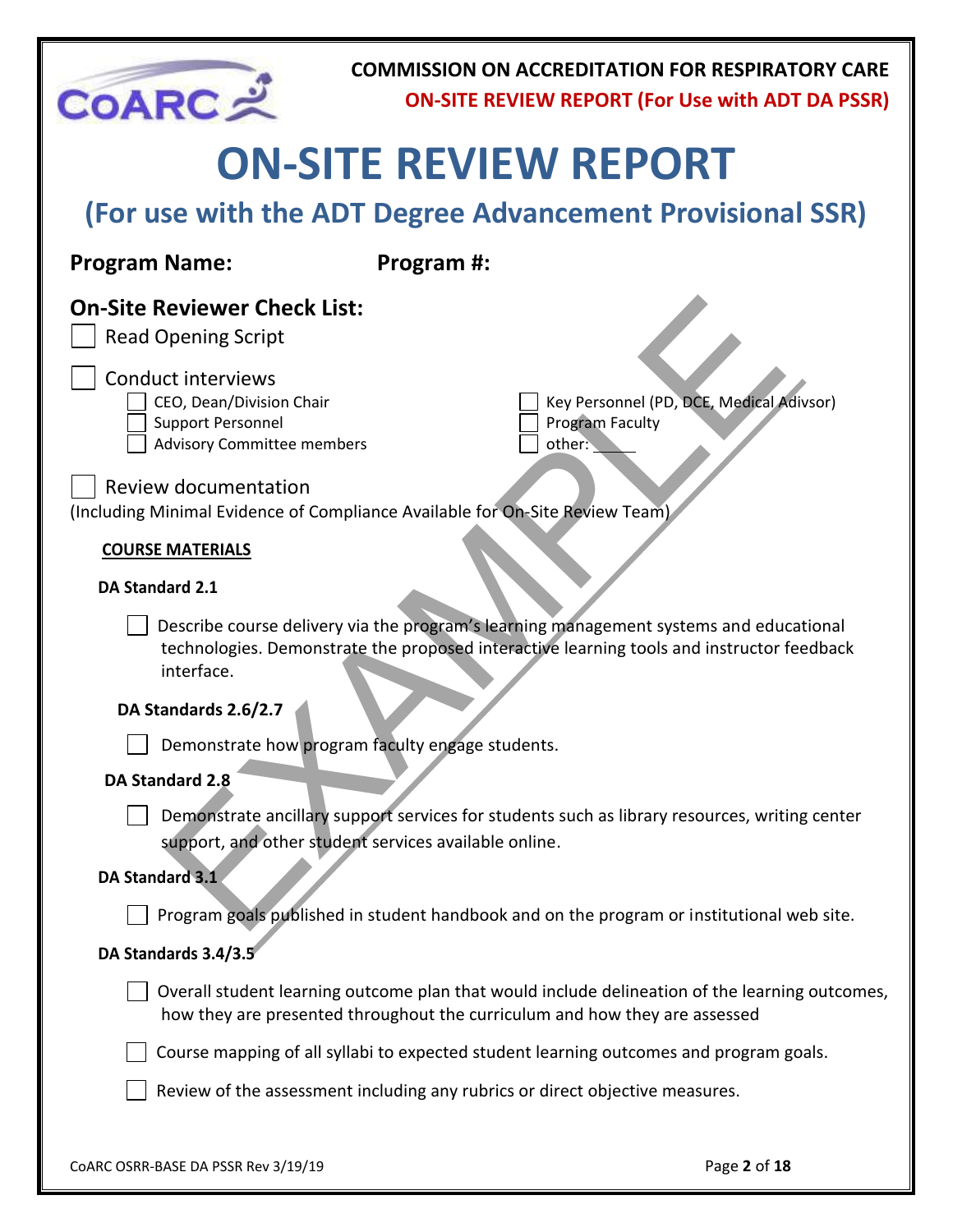| <b>COARC え</b>                                                   | <b>COMMISSION ON ACCREDITATION FOR RESPIRATORY CARE</b><br><b>ON-SITE REVIEW REPORT (For Use with ADT DA PSSR)</b>                                                                               |
|------------------------------------------------------------------|--------------------------------------------------------------------------------------------------------------------------------------------------------------------------------------------------|
| DA Standards 3.3/3.5<br>learning outcomes, and program outcomes. | Faculty and advisory committee minutes that pertain to Degree Advancement Program goals,                                                                                                         |
| DA Standards 4.1/4.2<br>completion of each course.               | Course syllabi for all respiratory care courses which include course description, general and<br>specific course objectives, methods of evaluation, content outline, and criteria for successful |
| DA Standards 4.3-4.8<br>through 4.8.                             | Program faculty discuss how they incorporate curricular material described in Standards 4.3                                                                                                      |
| <b>KEY PERSONNEL/FACULTY</b>                                     |                                                                                                                                                                                                  |
| DA Standards 2.6/3.3<br>meetings.                                | Records of interaction with Key Personnel including attendance at Advisory Committee                                                                                                             |
| DA Standard 6.8<br>Detailed clinical schedules (if applicable)   |                                                                                                                                                                                                  |
| <b>Additional Documentation:</b><br>Inspect facilities:          |                                                                                                                                                                                                  |
| Classrooms<br>Laboratories (respiratory, computer)               | Student ancillary<br>Offices                                                                                                                                                                     |
| Prepare preliminary site visit report on site                    |                                                                                                                                                                                                  |
| <b>Consultation Conference</b>                                   |                                                                                                                                                                                                  |
|                                                                  | Summation Conference: read Summation Script, including strengths and deficiencies                                                                                                                |
| Finalize site visit report, if necessary                         |                                                                                                                                                                                                  |
|                                                                  | File site visit report with CoARC Executive Office within 5 working days of visit                                                                                                                |
| CoARC OSRR-BASE DA PSSR Rev 3/19/19                              | Page 3 of 18                                                                                                                                                                                     |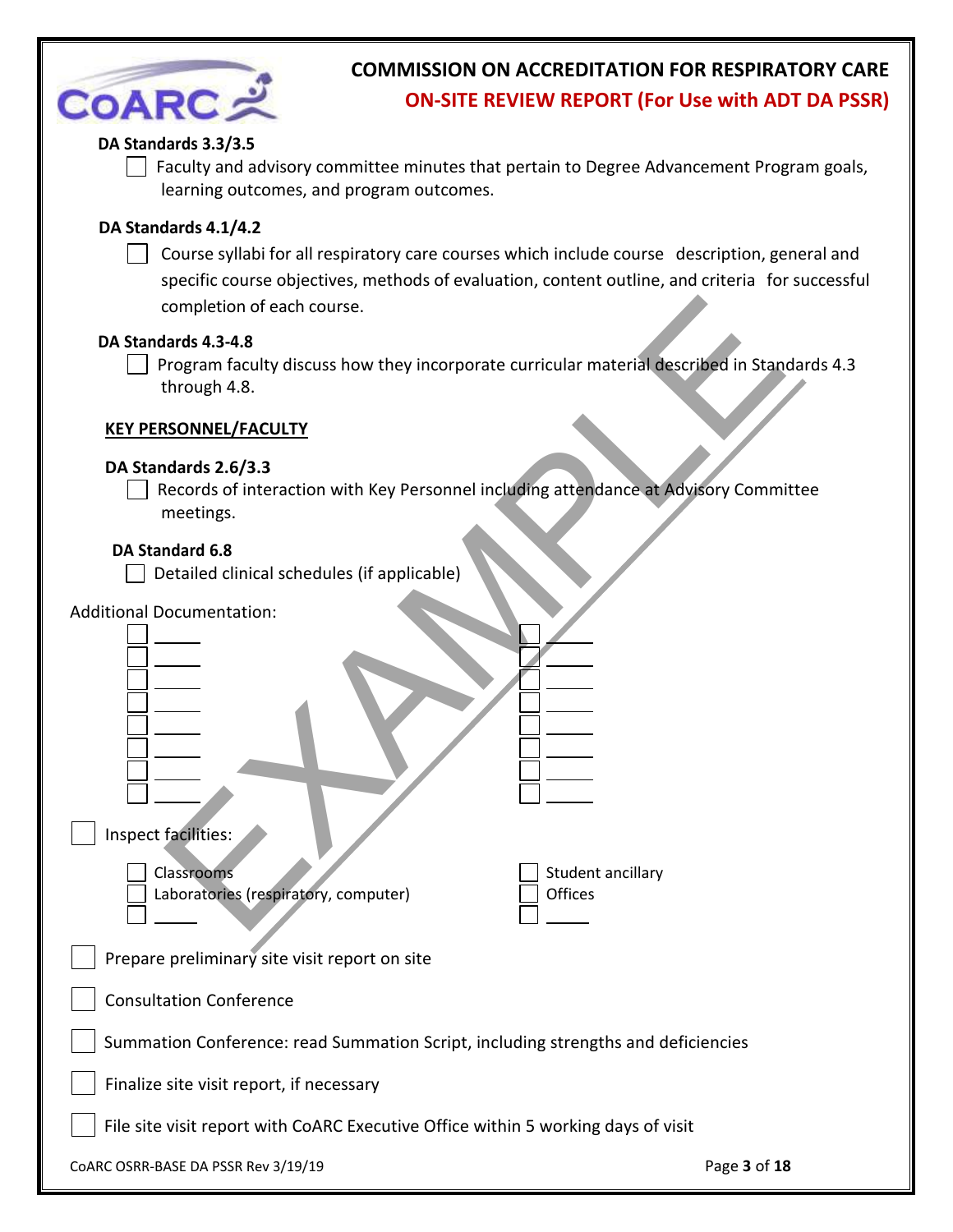

| <b>FORM A</b>                                                     | <b>On-Site Review</b><br><b>Attendance List</b> | <b>FORM A</b>               |
|-------------------------------------------------------------------|-------------------------------------------------|-----------------------------|
| Program #:                                                        | Referee:                                        |                             |
| Name of Program:                                                  |                                                 |                             |
| Program Address:                                                  |                                                 |                             |
| City, State, Zip:                                                 |                                                 |                             |
| <b>Accreditation Status:</b>                                      | Approval of Intent                              |                             |
| Date(s) Visited:                                                  |                                                 |                             |
| Program Director:                                                 |                                                 |                             |
| Director of Clinical Education:                                   |                                                 |                             |
| <b>Medical Advisor:</b><br><b>Summation Conference Attendees:</b> |                                                 |                             |
| <b>Print Name and Title</b>                                       |                                                 | <b>Print Name and Title</b> |
|                                                                   |                                                 |                             |

Name/Credentials of Team Captain (PRINT) Name/Credentials of Team Member (PRINT)

Note: Typing in the on-site reviewer's name represents an electronic signature of this document.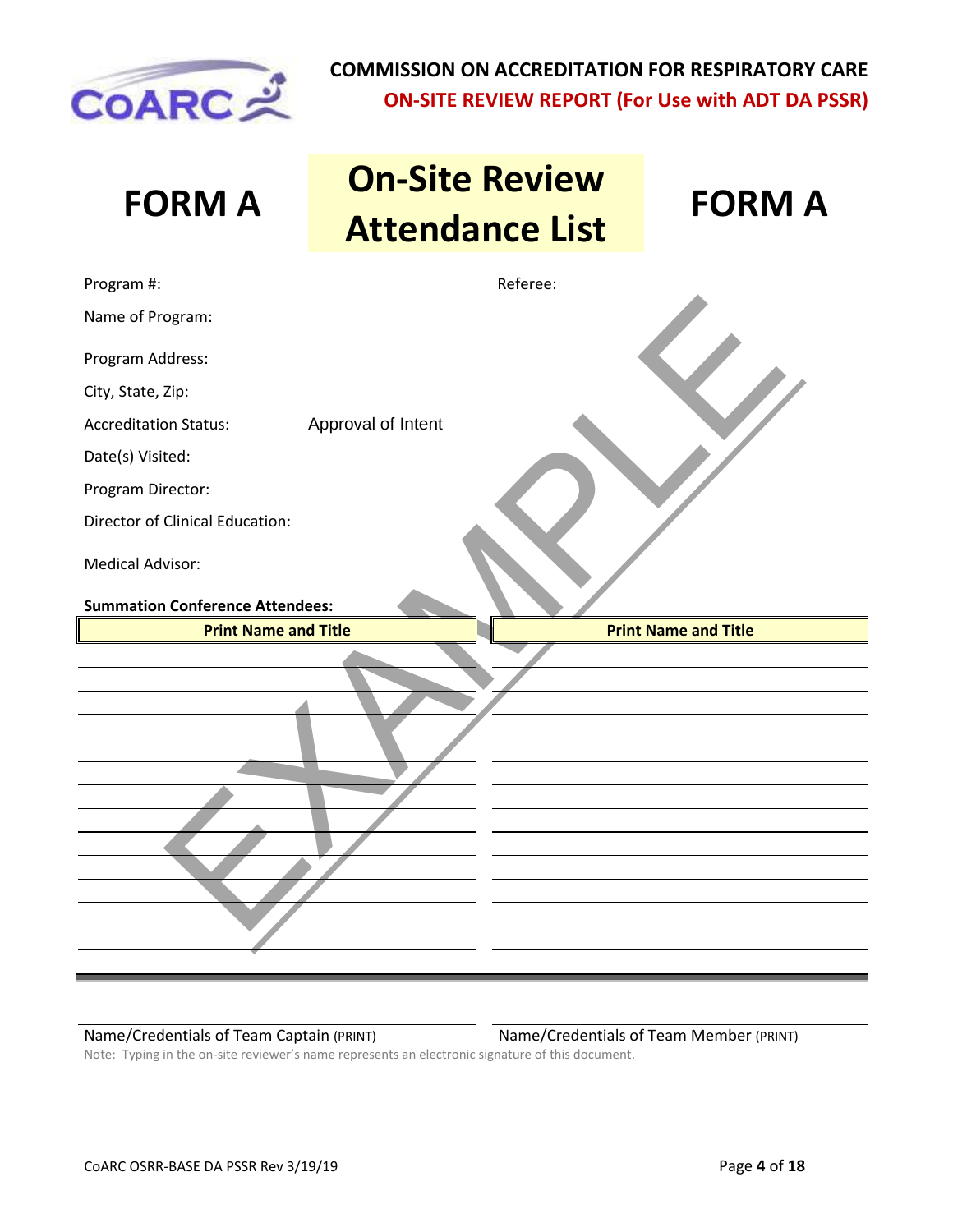

**FORM B Summary Checklist FORM B**

|                 | FURIVI D                                                                                                                                                      |                                                 | <b>Summary Unecklist</b><br>EURIVI D                                                                                                                                                                                                                                                                                                                                                                                                                                            |                                                                    |
|-----------------|---------------------------------------------------------------------------------------------------------------------------------------------------------------|-------------------------------------------------|---------------------------------------------------------------------------------------------------------------------------------------------------------------------------------------------------------------------------------------------------------------------------------------------------------------------------------------------------------------------------------------------------------------------------------------------------------------------------------|--------------------------------------------------------------------|
| Program Name:   |                                                                                                                                                               |                                                 | Program #:                                                                                                                                                                                                                                                                                                                                                                                                                                                                      |                                                                    |
|                 | Note: Evidence for compliance with highlighted Standards must be made available to on-site review team.                                                       |                                                 | Instructions: Check the appropriate box indicating the team's judgment of the compliance with each of the Standards based on the review of the evidence<br>obtained from the on-site review. After the report is submitted to CoARC, the program Referee may add, delete, or modify the content of the report prior to<br>sending the report to the program. The program is then allowed the opportunity to respond in writing before final action is taken by the CoARC Board. |                                                                    |
| <b>Standard</b> | <b>Standard Description</b>                                                                                                                                   | <b>Standard</b><br><b>Appears</b><br><b>Met</b> | <b>Standard Appears Not Met, including Rationale</b><br>(i.e., describe the findings that support the judgment that the<br><b>Standard appears Not Met.</b><br>Be specific about which elements of a Standard appear Not Met.)                                                                                                                                                                                                                                                  | Compliance<br>determined<br>at time of<br>self-study<br>submission |
| 1               | PROGRAM ADMINISTRATION AND<br><b>SPONSORSHIP</b>                                                                                                              |                                                 |                                                                                                                                                                                                                                                                                                                                                                                                                                                                                 |                                                                    |
|                 | <b>Institutional Accreditation</b>                                                                                                                            |                                                 |                                                                                                                                                                                                                                                                                                                                                                                                                                                                                 |                                                                    |
| DA1.1           | Sponsor is accredited and authorized to award a<br>minimum of a Baccalaureate degree.                                                                         |                                                 | Evidence of Compliance Previously Evaluated with Submission of LOI Application                                                                                                                                                                                                                                                                                                                                                                                                  |                                                                    |
|                 | <b>Consortium</b>                                                                                                                                             |                                                 |                                                                                                                                                                                                                                                                                                                                                                                                                                                                                 |                                                                    |
| DA1.2           | check if EOC<br>Responsibilities of<br>$\Box$ check if<br>consortium<br>is the same as<br>not<br>formally<br>the base<br>applicable<br>documented.<br>program |                                                 | Rationale:                                                                                                                                                                                                                                                                                                                                                                                                                                                                      |                                                                    |
|                 | <b>Sponsor Responsibilities</b>                                                                                                                               |                                                 |                                                                                                                                                                                                                                                                                                                                                                                                                                                                                 |                                                                    |
| DA1.3           | check if EOC is the<br>Required gen ed/transfer<br>same as the base<br>credit/didact/lab/clinical.<br>program                                                 |                                                 | Rationale:                                                                                                                                                                                                                                                                                                                                                                                                                                                                      |                                                                    |
| DA1.4           | check if EOC is the<br>Curric planning/course<br>same as the base<br>selection/faculty growth.<br>program                                                     |                                                 | Rationale:                                                                                                                                                                                                                                                                                                                                                                                                                                                                      |                                                                    |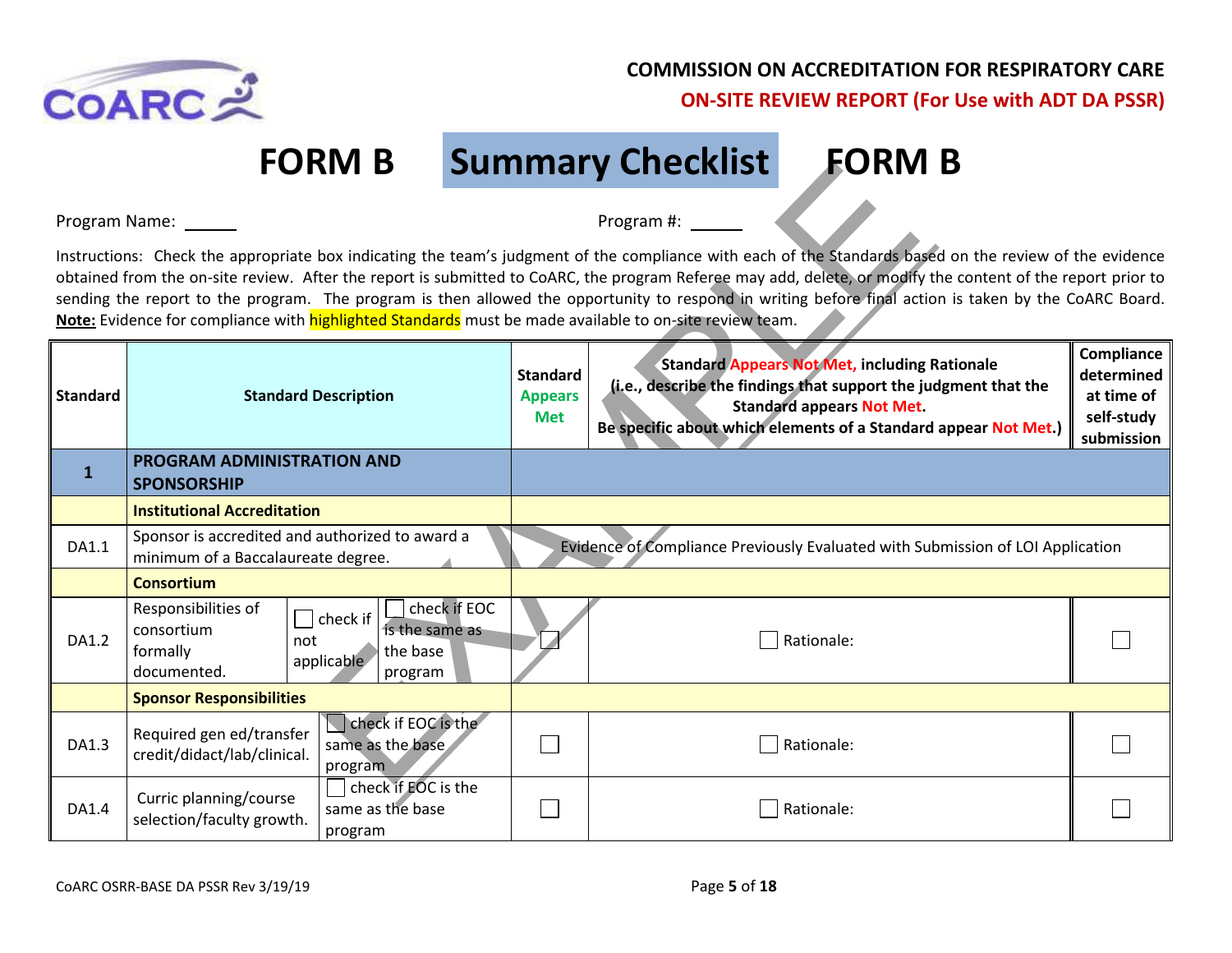

| <b>Standard</b> |                                                                                                     | <b>Standard Description</b>                        | <b>Standard</b><br><b>Appears</b><br><b>Met</b> | <b>Standard Appears Not Met, including Rationale</b><br>(i.e., describe the findings that support the judgment that the<br><b>Standard appears Not Met.</b><br>Be specific about which elements of a Standard appear Not Met.) | Compliance<br>determined<br>at time of<br>self-study<br>submission |
|-----------------|-----------------------------------------------------------------------------------------------------|----------------------------------------------------|-------------------------------------------------|--------------------------------------------------------------------------------------------------------------------------------------------------------------------------------------------------------------------------------|--------------------------------------------------------------------|
| DA1.5           | Academic policies apply<br>to all students and<br>faculty regardless of<br>location of instruction. | check if EOC is the<br>same as the base<br>program |                                                 | Rationale:                                                                                                                                                                                                                     |                                                                    |
|                 | <b>Substantive Changes</b>                                                                          |                                                    |                                                 |                                                                                                                                                                                                                                |                                                                    |
| DA1.6           | Substantive Changes reported according to CoARC<br>Policy 9.0.                                      |                                                    |                                                 |                                                                                                                                                                                                                                |                                                                    |

| <b>Description</b>                                 | <b>Standard</b><br><b>Appears</b><br><b>Met</b> | standard Appears Not McG meldung<br>(i.e., describe the findings that support the<br><b>Standard appears Not Met</b><br>Be specific about which elements of a Standa |
|----------------------------------------------------|-------------------------------------------------|----------------------------------------------------------------------------------------------------------------------------------------------------------------------|
| check if EOC is the<br>same as the base<br>program |                                                 | Rationale:                                                                                                                                                           |
|                                                    |                                                 |                                                                                                                                                                      |
| orted according to CoARC                           |                                                 |                                                                                                                                                                      |
|                                                    |                                                 |                                                                                                                                                                      |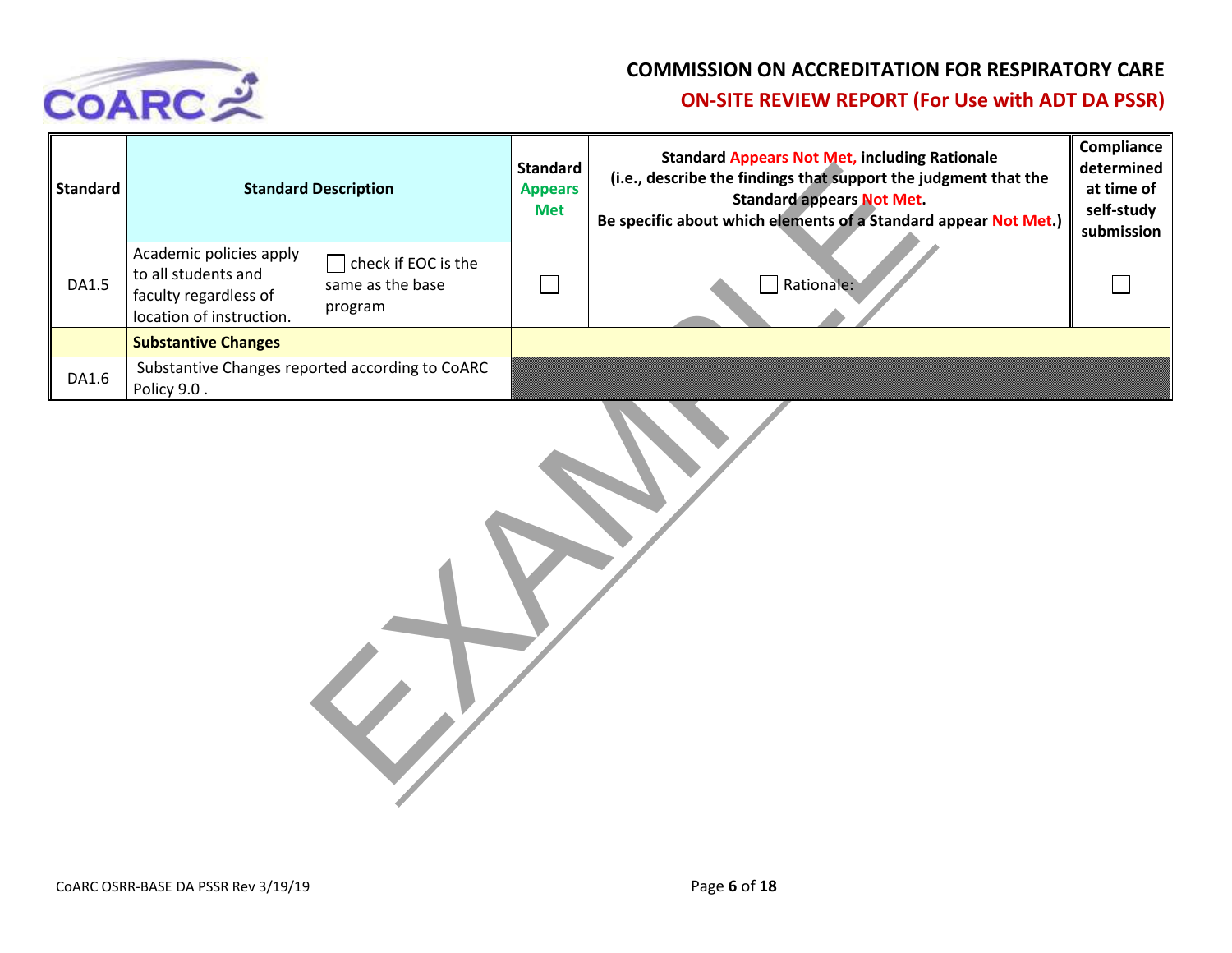

| <b>Standard</b> |                                                                                                   | <b>Standard Description</b>                                   | <b>Standard</b><br><b>Appears</b><br><b>Met</b> | <b>Standard Appears Not Met, including Rationale</b><br>(i.e., describe the findings that support the judgment that the<br><b>Standard appears Not Met.</b><br>Be specific about which elements of a Standard appear Not Met.) |  |
|-----------------|---------------------------------------------------------------------------------------------------|---------------------------------------------------------------|-------------------------------------------------|--------------------------------------------------------------------------------------------------------------------------------------------------------------------------------------------------------------------------------|--|
| 2 <sup>1</sup>  |                                                                                                   | <b>INSTITUTIONAL AND PERSONNEL RESOURCES</b>                  |                                                 |                                                                                                                                                                                                                                |  |
|                 | <b>Institutional Resources</b>                                                                    |                                                               |                                                 |                                                                                                                                                                                                                                |  |
| DA2.1           | Sponsor ensures that resources are sufficient to<br>achieve program goals regardless of location. |                                                               |                                                 | Rationale:                                                                                                                                                                                                                     |  |
|                 | <b>Key Program Personnel</b>                                                                      |                                                               |                                                 |                                                                                                                                                                                                                                |  |
| DA2.2           | Sponsor appoints FT PD<br>(DCE and MA if<br>clinicals).                                           | check if key personnel<br>are the same as the base<br>program |                                                 | Rationale:                                                                                                                                                                                                                     |  |
|                 | <b>Program Director</b>                                                                           |                                                               |                                                 |                                                                                                                                                                                                                                |  |
| DA2.3           | Responsibilities.                                                                                 | check if PD is the same<br>as the base program                |                                                 | Rationale:                                                                                                                                                                                                                     |  |
| DA2.4           | Minimum degree qualifications.                                                                    |                                                               |                                                 | Rationale:                                                                                                                                                                                                                     |  |
| DA2.5           | Minimum/valid credentials and experience.                                                         |                                                               |                                                 | Rationale:                                                                                                                                                                                                                     |  |
| DA2.6           |                                                                                                   | Regular/consistent contact w/faculty and students.            |                                                 | Rationale:                                                                                                                                                                                                                     |  |
|                 | <b>Instructional Faculty</b>                                                                      |                                                               |                                                 |                                                                                                                                                                                                                                |  |
| DA 2.7          | Sufficient faculty; designated supervisor at each<br>site.                                        |                                                               |                                                 | Rationale:                                                                                                                                                                                                                     |  |
|                 | <b>Administrative Support Staff</b>                                                               |                                                               |                                                 |                                                                                                                                                                                                                                |  |
| DA 2.8          | Sufficient administrative and clerical support.                                                   |                                                               |                                                 | Rationale:                                                                                                                                                                                                                     |  |
|                 | <b>Assessment of Program Resources</b>                                                            |                                                               |                                                 |                                                                                                                                                                                                                                |  |
| DA2.9           | Documented/assessed annually by using RAM.                                                        |                                                               |                                                 | Rationale:                                                                                                                                                                                                                     |  |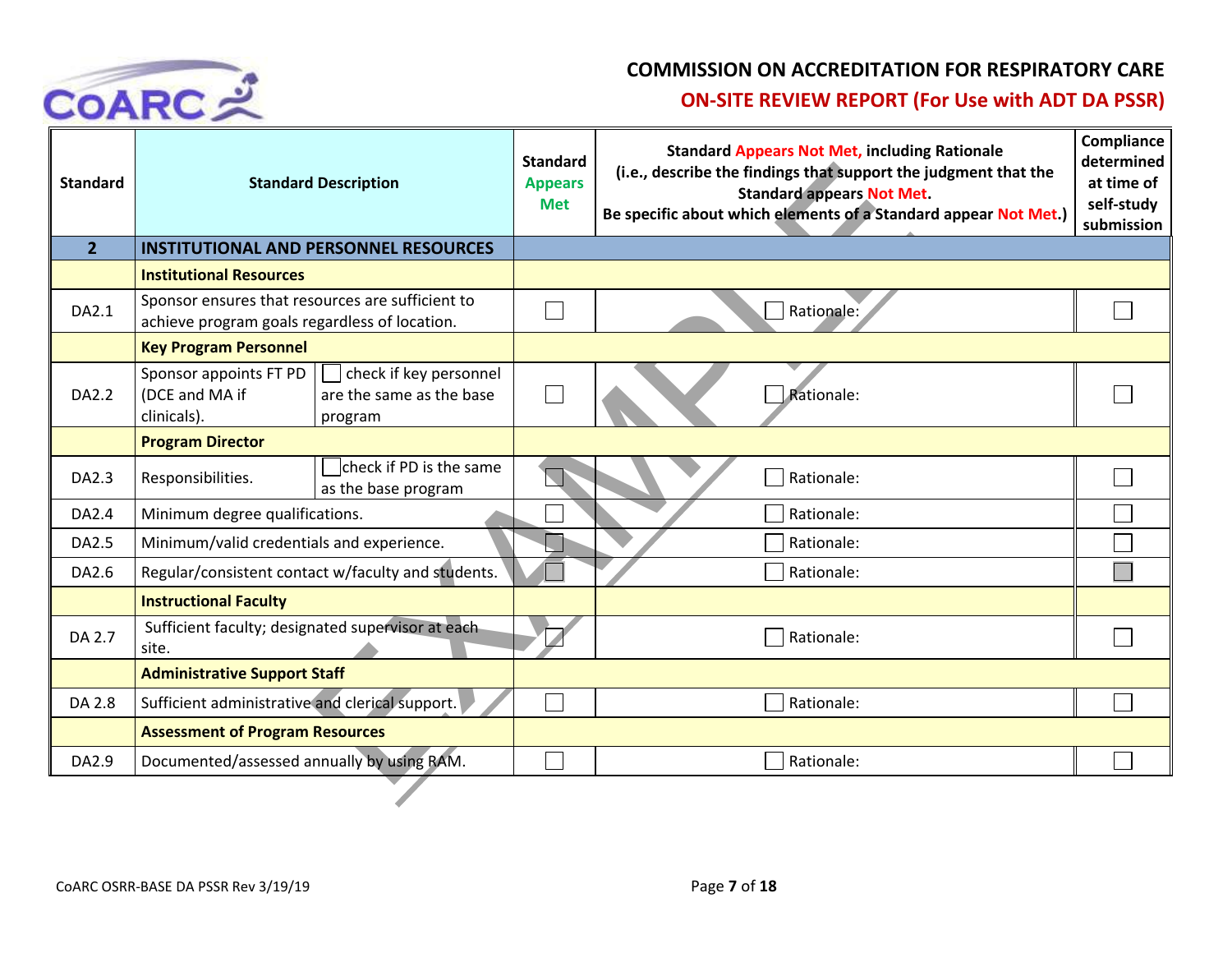

| <b>Standard</b> | <b>Standard Description</b>                                                                                             |        | <b>Standard Appears Not Met, including Rationale</b><br>(i.e., describe the findings that support the judgment that the<br><b>Standard appears Not Met.</b><br>Be specific about which elements of a Standard appear Not Met.) | Compliance<br>determined<br>at time of<br>self-study<br>submission |
|-----------------|-------------------------------------------------------------------------------------------------------------------------|--------|--------------------------------------------------------------------------------------------------------------------------------------------------------------------------------------------------------------------------------|--------------------------------------------------------------------|
| 3               | PROGRAM GOALS, OUTCOMES, AND<br><b>ASSESSMENT</b>                                                                       |        |                                                                                                                                                                                                                                |                                                                    |
|                 | <b>Statement of Program Goals</b>                                                                                       |        |                                                                                                                                                                                                                                |                                                                    |
| DA3.1           | Statements define minimum expectations.                                                                                 |        | Rationale:                                                                                                                                                                                                                     |                                                                    |
| DA3.2           | Review/analysis of goals and outcomes.                                                                                  |        | Rationale:                                                                                                                                                                                                                     |                                                                    |
| DA3.3           | check if AC is<br>Advisory committee<br>the same as the<br>composition & responsibilities.<br>base program              |        | Rationale:                                                                                                                                                                                                                     |                                                                    |
|                 | <b>Student Evaluation</b>                                                                                               |        |                                                                                                                                                                                                                                |                                                                    |
| DA3.4           | Define and distribute ESLOs/competencies.                                                                               |        | Rationale:                                                                                                                                                                                                                     |                                                                    |
| <b>DA3.5</b>    | Formulate assess process/rubrics/annual review.                                                                         |        | Rationale:                                                                                                                                                                                                                     |                                                                    |
| <b>DA3.6</b>    | Outcomes must be assessed annually, using CoARC<br><b>Graduate Surveys.</b>                                             | $\Box$ | Rationale:                                                                                                                                                                                                                     |                                                                    |
| DA3.7           | Academic integrity process for distance education to<br>include: plagiarism, safeguards, and grading rubrics.           |        | Rationale:                                                                                                                                                                                                                     |                                                                    |
|                 | <b>Assessment of Program Outcomes</b>                                                                                   |        |                                                                                                                                                                                                                                |                                                                    |
| DA3.8           | The program must, at a minimum, meet the<br>outcome thresholds established by CoARC as<br>related to programmatic ESLOs |        | Rationale:                                                                                                                                                                                                                     |                                                                    |
|                 | <b>Reporting of Program Resources</b>                                                                                   |        |                                                                                                                                                                                                                                |                                                                    |
| DA3.9           | CoARC Annual RCS reporting tool submitted.                                                                              |        | Rationale:                                                                                                                                                                                                                     |                                                                    |
| DA3.10          | Action plan developed for sub-threshold outcomes.                                                                       |        | Rationale:                                                                                                                                                                                                                     |                                                                    |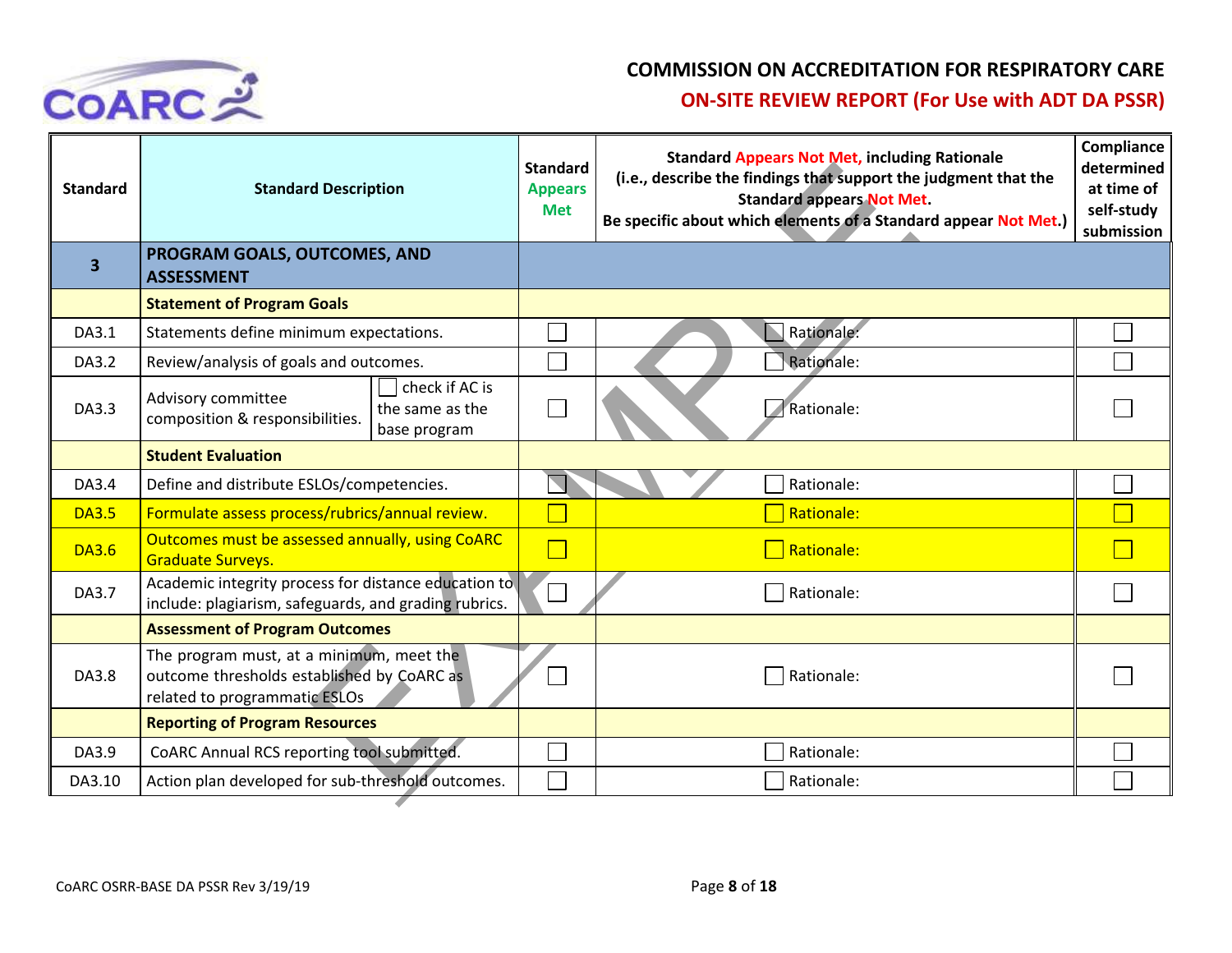

| <b>Standard</b> | <b>Standard Description</b>                                                                                     | <b>Standard</b><br><b>Appears</b><br><b>Met</b> | <b>Standard Appears Not Met, including Rationale</b><br>(i.e., describe the findings that support the judgment that the<br><b>Standard appears Not Met.</b><br>Be specific about which elements of a Standard appear Not Met.) | Compliance<br>determined<br>at time of<br>self-study<br>submission |
|-----------------|-----------------------------------------------------------------------------------------------------------------|-------------------------------------------------|--------------------------------------------------------------------------------------------------------------------------------------------------------------------------------------------------------------------------------|--------------------------------------------------------------------|
| 4               | <b>CURRICULUM</b>                                                                                               |                                                 |                                                                                                                                                                                                                                |                                                                    |
|                 | <b>Course Content</b>                                                                                           |                                                 |                                                                                                                                                                                                                                |                                                                    |
| <b>DA4.1</b>    | Integrated to attain expected competencies/goals.                                                               |                                                 | Rationale:                                                                                                                                                                                                                     |                                                                    |
| <b>DA4.2</b>    | Periodically reviewed/revised to ensure<br>consistency with goals and competencies.                             |                                                 | Rationale:                                                                                                                                                                                                                     |                                                                    |
|                 | <b>Competencies</b>                                                                                             |                                                 |                                                                                                                                                                                                                                |                                                                    |
| <b>DA4.3</b>    | <b>Practice-Specific Knowledge and Skills</b>                                                                   |                                                 | Rationale:                                                                                                                                                                                                                     |                                                                    |
| <b>DA4.4</b>    | check if not<br><b>Clinical Knowledge</b><br>applicable                                                         |                                                 | $\Box$ Rationale:                                                                                                                                                                                                              |                                                                    |
| <b>DA4.5</b>    | <b>Professional Attributes</b>                                                                                  |                                                 | Rationale:                                                                                                                                                                                                                     |                                                                    |
| <b>DA4.6</b>    | Interpersonal and Inter-professional<br>Communication                                                           |                                                 | Rationale:                                                                                                                                                                                                                     |                                                                    |
| <b>DA4.7</b>    | <b>Practice-Based Research</b>                                                                                  |                                                 | Rationale:                                                                                                                                                                                                                     |                                                                    |
| <b>DA4.8</b>    | <b>Professional Leadership</b>                                                                                  |                                                 | $\overline{\phantom{a}}$ Rationale:                                                                                                                                                                                            |                                                                    |
|                 | <b>Length of Study</b>                                                                                          |                                                 |                                                                                                                                                                                                                                |                                                                    |
| <b>DA4.9</b>    | Sufficient to acquire expected competencies                                                                     |                                                 | Rationale:                                                                                                                                                                                                                     |                                                                    |
|                 | <b>Equivalency</b>                                                                                              |                                                 |                                                                                                                                                                                                                                |                                                                    |
| DA4.10          | Course content, learning experiences, and access<br>to learning materials for all students in a given<br>track. |                                                 | Rationale:                                                                                                                                                                                                                     |                                                                    |
|                 |                                                                                                                 |                                                 |                                                                                                                                                                                                                                |                                                                    |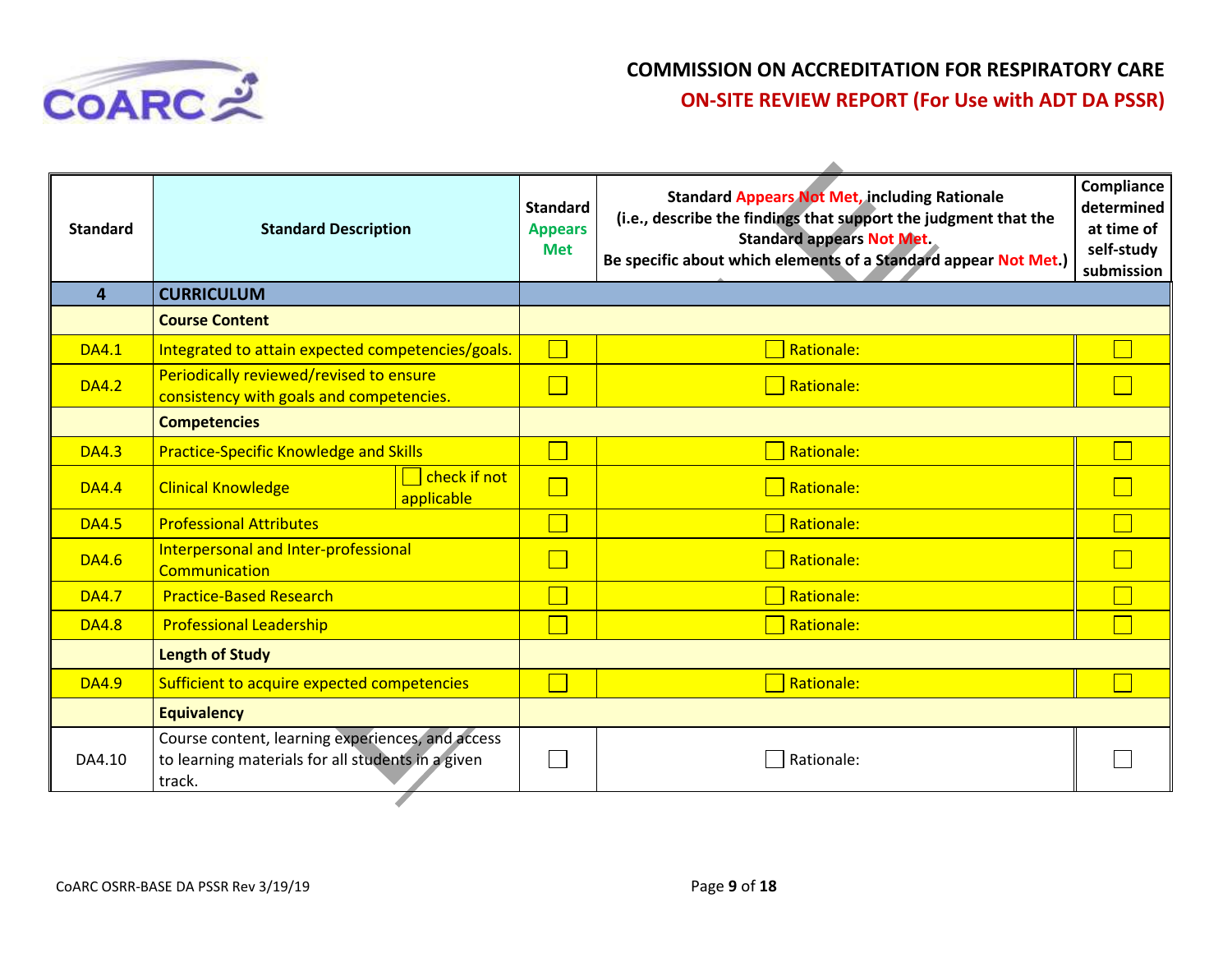

| <b>Standard</b> | <b>Standard Description</b>                               |                                                                                              | <b>Standard</b><br><b>Appears</b><br><b>Met</b> | <b>Standard Appears Not Met, including Rationale</b><br>(i.e., describe the findings that support the judgment that the<br><b>Standard appears Not Met.</b><br>Be specific about which elements of a Standard appear Not<br>Met.) | Compliance<br>determined<br>at time of<br>self-study<br>submission |
|-----------------|-----------------------------------------------------------|----------------------------------------------------------------------------------------------|-------------------------------------------------|-----------------------------------------------------------------------------------------------------------------------------------------------------------------------------------------------------------------------------------|--------------------------------------------------------------------|
| 5 <sup>1</sup>  | <b>FAIR PRACTICES AND RECORDKEEPING</b>                   |                                                                                              |                                                 |                                                                                                                                                                                                                                   |                                                                    |
|                 | <b>Disclosure</b>                                         |                                                                                              |                                                 |                                                                                                                                                                                                                                   |                                                                    |
| DA5.1           | Published info accurately reflects program offered.       |                                                                                              |                                                 | Rationale:                                                                                                                                                                                                                        |                                                                    |
| DA5.2           | Required info made known to applicants & students.        |                                                                                              |                                                 | Rationale:                                                                                                                                                                                                                        |                                                                    |
|                 | <b>Public Information on Program Outcomes</b>             |                                                                                              |                                                 |                                                                                                                                                                                                                                   |                                                                    |
| DA5.3           | CoARC URL on program website/known to public.             |                                                                                              |                                                 | Rationale:                                                                                                                                                                                                                        |                                                                    |
|                 | <b>Non-discriminatory Practice</b>                        |                                                                                              |                                                 |                                                                                                                                                                                                                                   |                                                                    |
| DA5.4           | Program activities are non-<br>discriminatory and lawful. | check if EOC is the<br>same as the base<br>program                                           |                                                 | Rationale:                                                                                                                                                                                                                        |                                                                    |
| DA5.5           | Appeal procedures ensure<br>fairness/due process.         | check if EOC is the<br>same as the base<br>program                                           |                                                 | Rationale:                                                                                                                                                                                                                        |                                                                    |
| DA5.6           | Faculty grievance procedure<br>made known to faculty.     | check if EOC is the<br>same as the base<br>program                                           |                                                 | Rationale:                                                                                                                                                                                                                        |                                                                    |
| <b>DA5.7</b>    | Advanced placement<br>policies documented.                | check if<br>EOC is the<br>$ $ check<br>same as the<br>if not<br>applicable   base<br>program |                                                 | Rationale:                                                                                                                                                                                                                        |                                                                    |
|                 | <b>Academic Guidance</b>                                  |                                                                                              |                                                 |                                                                                                                                                                                                                                   |                                                                    |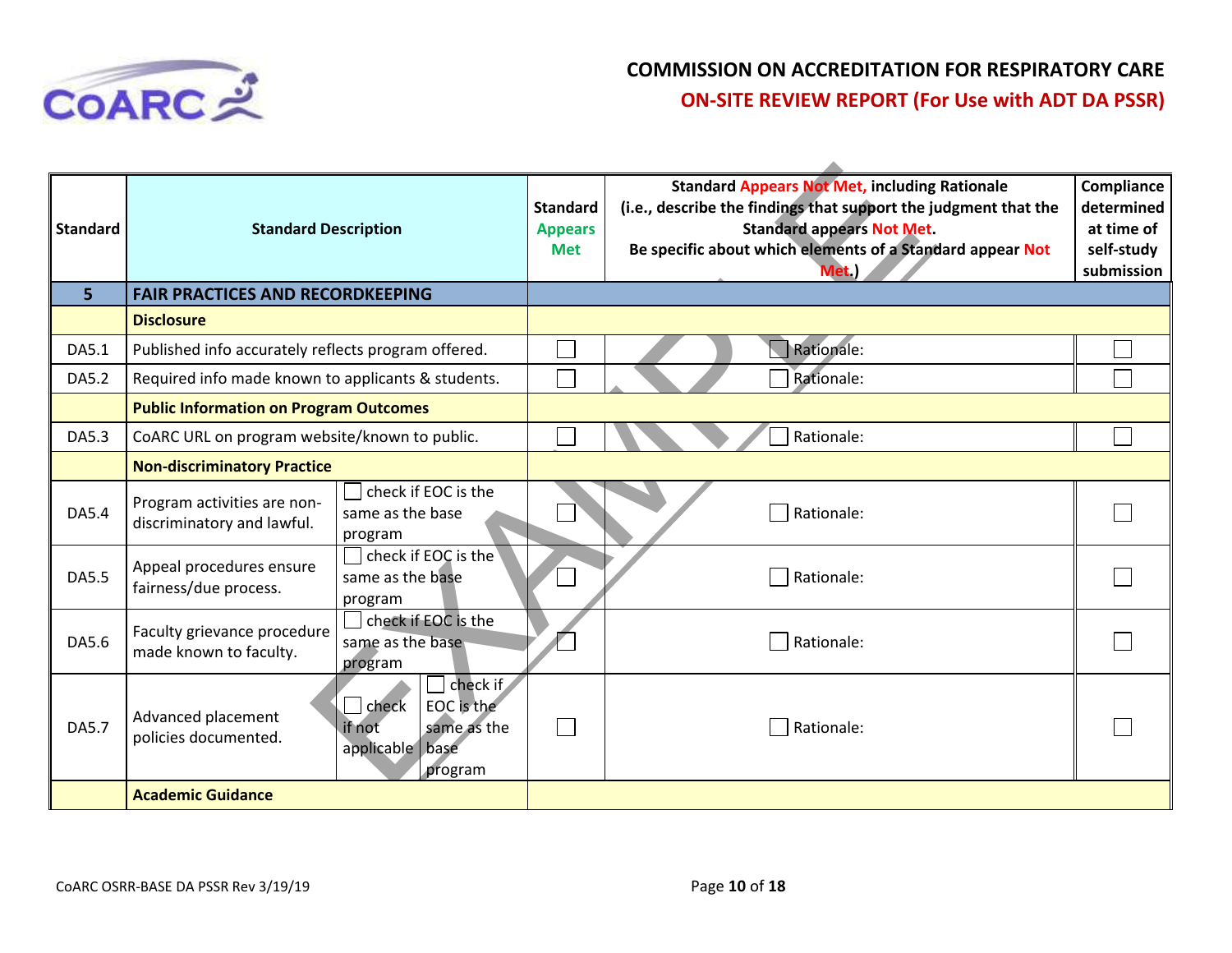

| DA5.8  | Timely access to faculty for<br>assistance/counseling                                                   | check if EOC is the<br>same as the base<br>program | Rationale:        |  |
|--------|---------------------------------------------------------------------------------------------------------|----------------------------------------------------|-------------------|--|
|        | <b>Student and Program Records</b>                                                                      |                                                    |                   |  |
| DA5.9  | Student evaluation records maintained securely,<br>confidentially, and in sufficient detail/5 year min. |                                                    | <b>Rationale:</b> |  |
| DA5.10 | Program records maintained in sufficient detail/5 year<br>min.                                          |                                                    | Rationale:        |  |

| DA5.8  | assistance/counseling                                                                                   | same as the base<br>program                                      | Rationale: |  |
|--------|---------------------------------------------------------------------------------------------------------|------------------------------------------------------------------|------------|--|
|        | <b>Student and Program Records</b>                                                                      |                                                                  |            |  |
| DA5.9  | Student evaluation records maintained securely,<br>confidentially, and in sufficient detail/5 year min. |                                                                  | Rationale: |  |
| DA5.10 | Program records maintained in sufficient detail/5 year<br>min.                                          |                                                                  | Rationale: |  |
|        |                                                                                                         |                                                                  |            |  |
| 6      | FOR PROGRAMS THAT HAVE A CLINICAL COMPONENT ONLY;                                                       | <b>OTHERWISE, TO BE LEFT BLANK</b>                               |            |  |
|        | <b>Key Program Personnel</b>                                                                            |                                                                  |            |  |
| 6.1    | The sponsor must appoint a full time<br>Director of Clinical Education (DCE)<br>and MD.                 | check if key<br>personnel are the<br>same as the base<br>program | Rationale: |  |
|        | <b>Director of Clinical Education</b>                                                                   |                                                                  |            |  |
| 6.2    | <b>DCE Responsibilities</b>                                                                             | check if DCE is<br>the same as the<br>base program               | Rationale: |  |
| 6.3    | <b>DCE Educational Requirements</b><br>(Master's degree or higher required)                             | check if DCE is<br>the same as the<br>base program               | Rationale: |  |
| 6.4    | DCE-minimum valid credentials and<br>experience                                                         | check if DCE is<br>the same as the<br>base program               | Rationale: |  |
| 6.5    | DCE-regular/consistent contact with<br>clinical faculty sites and students                              | check if not<br>applicable                                       | Rationale: |  |
|        | <b>Medical Advisor</b>                                                                                  |                                                                  |            |  |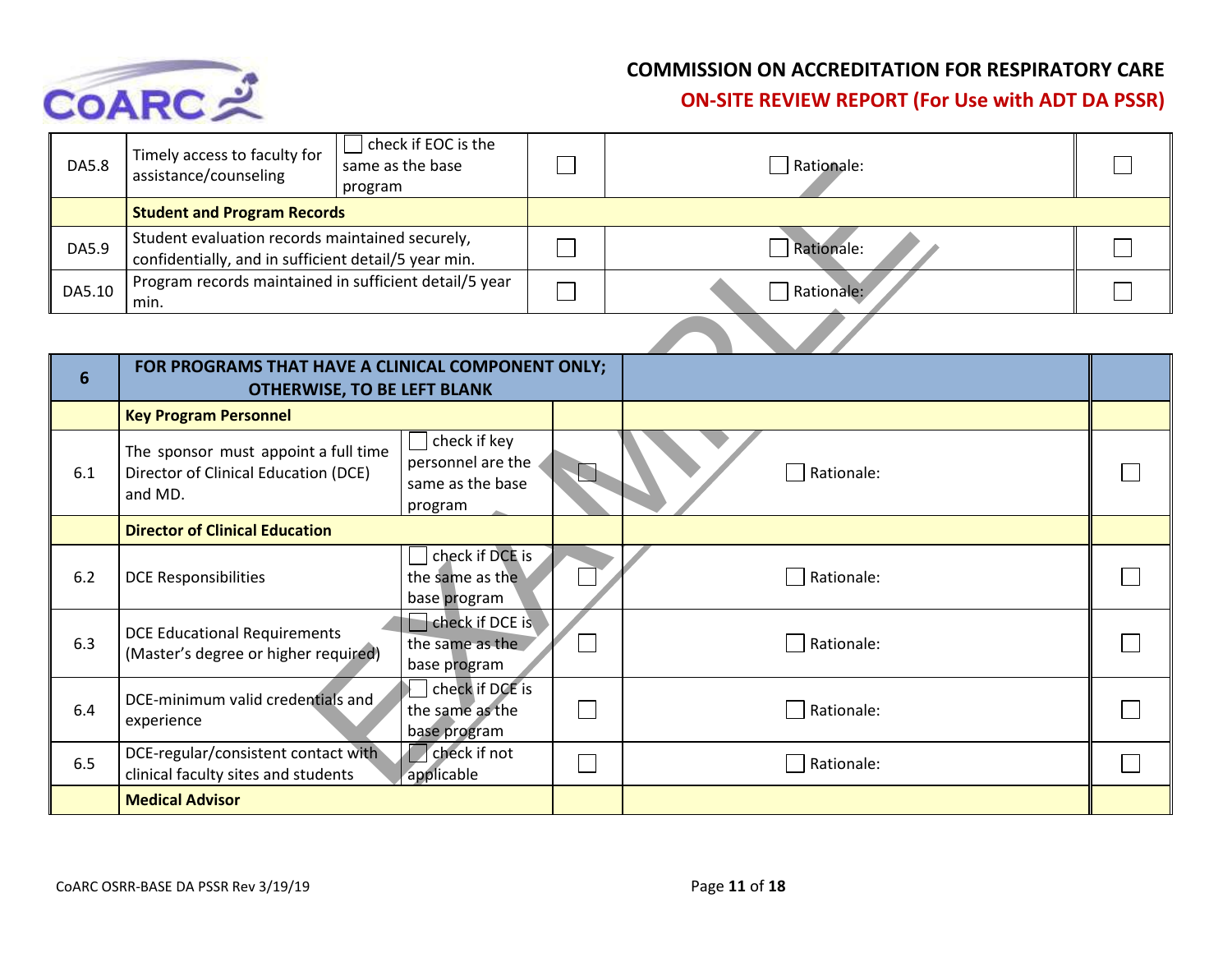

| 6.6  | <b>Medical Advisor Responsibilities/Valid</b><br><b>Credentials and Qualifications</b>                                                                                                                                                                       | check if MA is<br>the same as the<br>base program                           |                | Rationale: |  |
|------|--------------------------------------------------------------------------------------------------------------------------------------------------------------------------------------------------------------------------------------------------------------|-----------------------------------------------------------------------------|----------------|------------|--|
|      | <b>Clinical Faculty</b>                                                                                                                                                                                                                                      |                                                                             |                |            |  |
| 6.7  | Sufficient Faculty; Student to Faculty Ratio 6:1                                                                                                                                                                                                             |                                                                             |                | Rationale: |  |
|      | <b>Clinical Practice</b>                                                                                                                                                                                                                                     |                                                                             |                |            |  |
| 6.8  | <b>Clinical Affiliation Agreements/MOUs</b><br>for each site                                                                                                                                                                                                 | check if the<br>same as the base<br>program                                 | $\mathbb{R}^n$ | Rationale: |  |
| 6.9  | Sufficient quality/duration to meet program goals; Students<br>not responsible for site selection/ determining<br>competencies/acquiring preceptors.                                                                                                         |                                                                             |                | Rationale: |  |
|      | <b>Clinical Site Evaluations</b>                                                                                                                                                                                                                             |                                                                             |                |            |  |
| 6.10 | Processes consistent, effective, and ongoing; Student<br>supervision at each site is sufficient.                                                                                                                                                             |                                                                             |                | Rationale: |  |
|      | <b>Safeguards</b>                                                                                                                                                                                                                                            |                                                                             |                |            |  |
| 6.11 | Students must be appropriately<br>supervised at all times during their<br>clinical education coursework and<br>experiences. Students must not be<br>used to substitute for clinical,<br>instructional, or administrative staff<br>during clinical rotations. | $\Box$ check if EOC is<br>the same as the<br>base program                   |                | Rationale: |  |
| 6.12 | The health, privacy, and safety of<br>patients, students, and faculty<br>associated with the educational<br>activities and learning environment of<br>the students must be adequately<br>safeguarded.                                                        | $\overline{\phantom{a}}$ check if EOC is<br>the same as the<br>base program |                | Rationale: |  |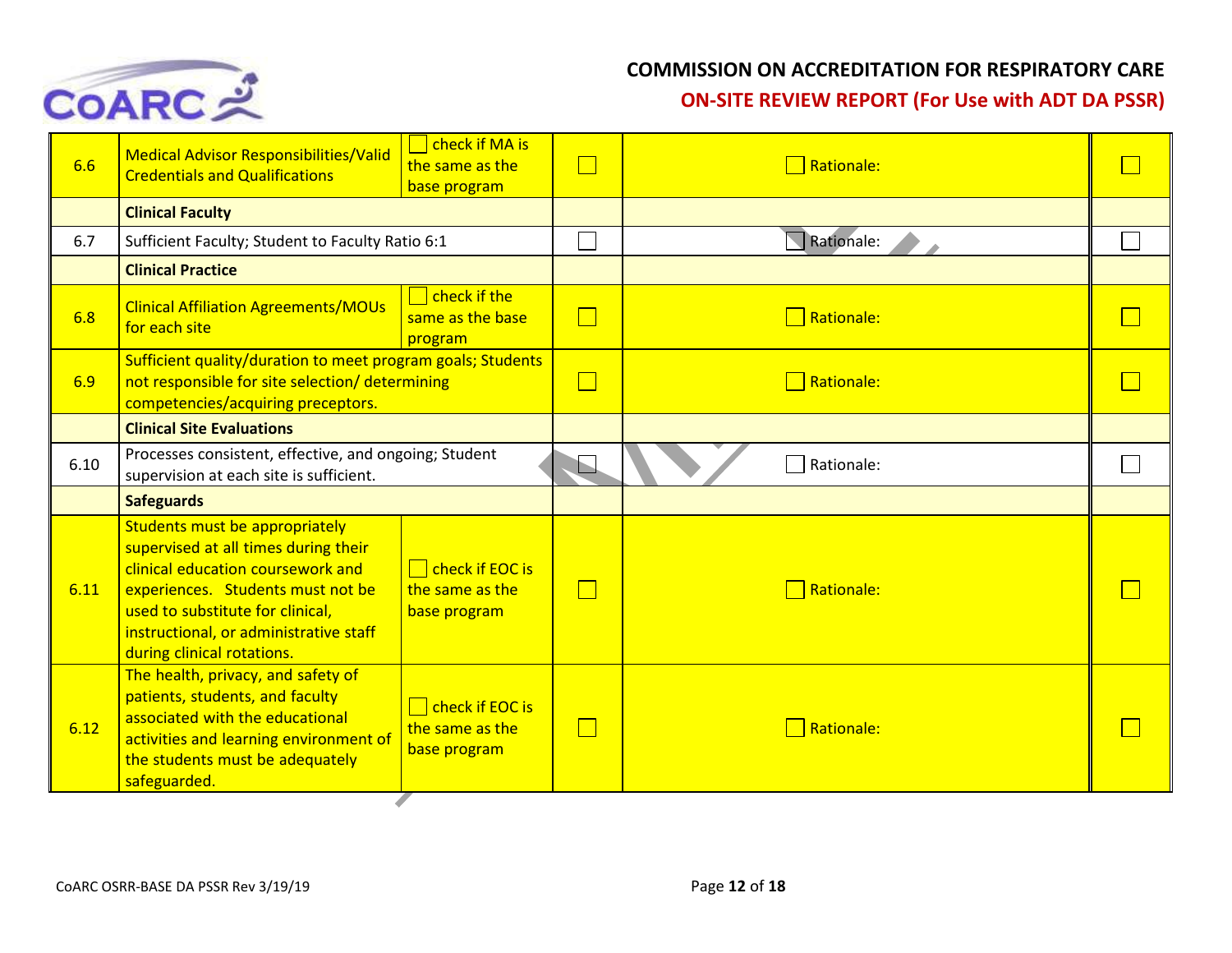

# Write the Strengths of the program.<br>
The contract of the contract of the program.<br>
The contract of the contract of the contract of the contract of the contract of the program.<br>
The contract of the contract of the contract **FORM C Strengths FORM C** Program Name: Name: Program #: Program #: Program #: Program #: Program #: Program #: Program #: Program #: Program #: Program #: Program #: Program #: Program #: Program #: Program #: Program #: Program #: Program #: Prog **Write the Strengths of the program.** \*Duplicate as Necessary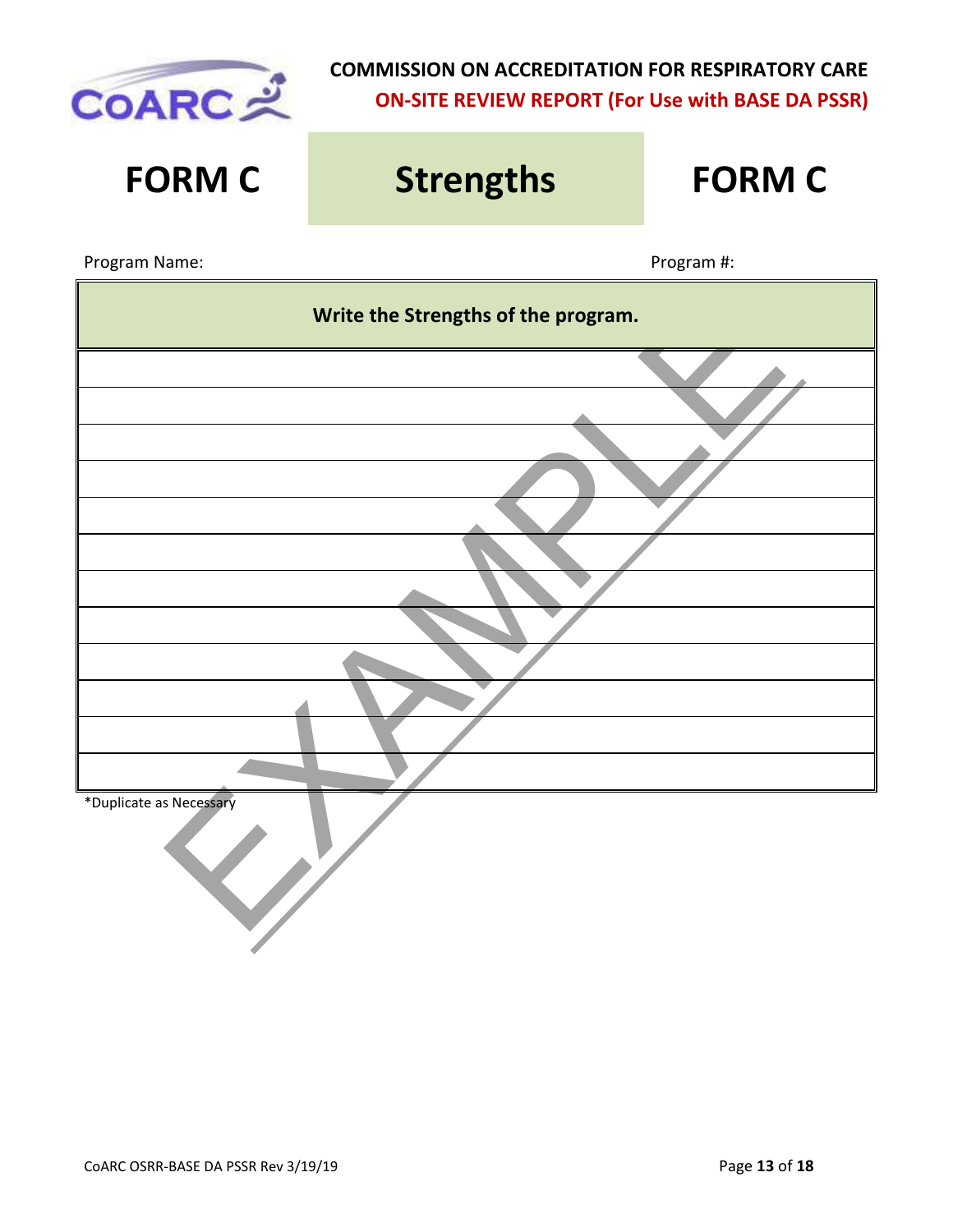

## **FORM D Suggestions for Enhancement FORM D**



Write the Suggestions for Enhancement.<br>(Note: Programs are not required to respond to Suggestions for Enhancement)<br>Necessary Program Name: Name: Program #: Program #: Program #: Program #: Program #: Program #: Program #: Program #: Program #: Program #: Program #: Program #: Program #: Program #: Program #: Program #: Program #: Program #: Prog **Standard** (Reference) **Write the Suggestions for Enhancement.** (Note: Programs are not required to respond to Suggestions for Enhancement). Duplicate as Necessary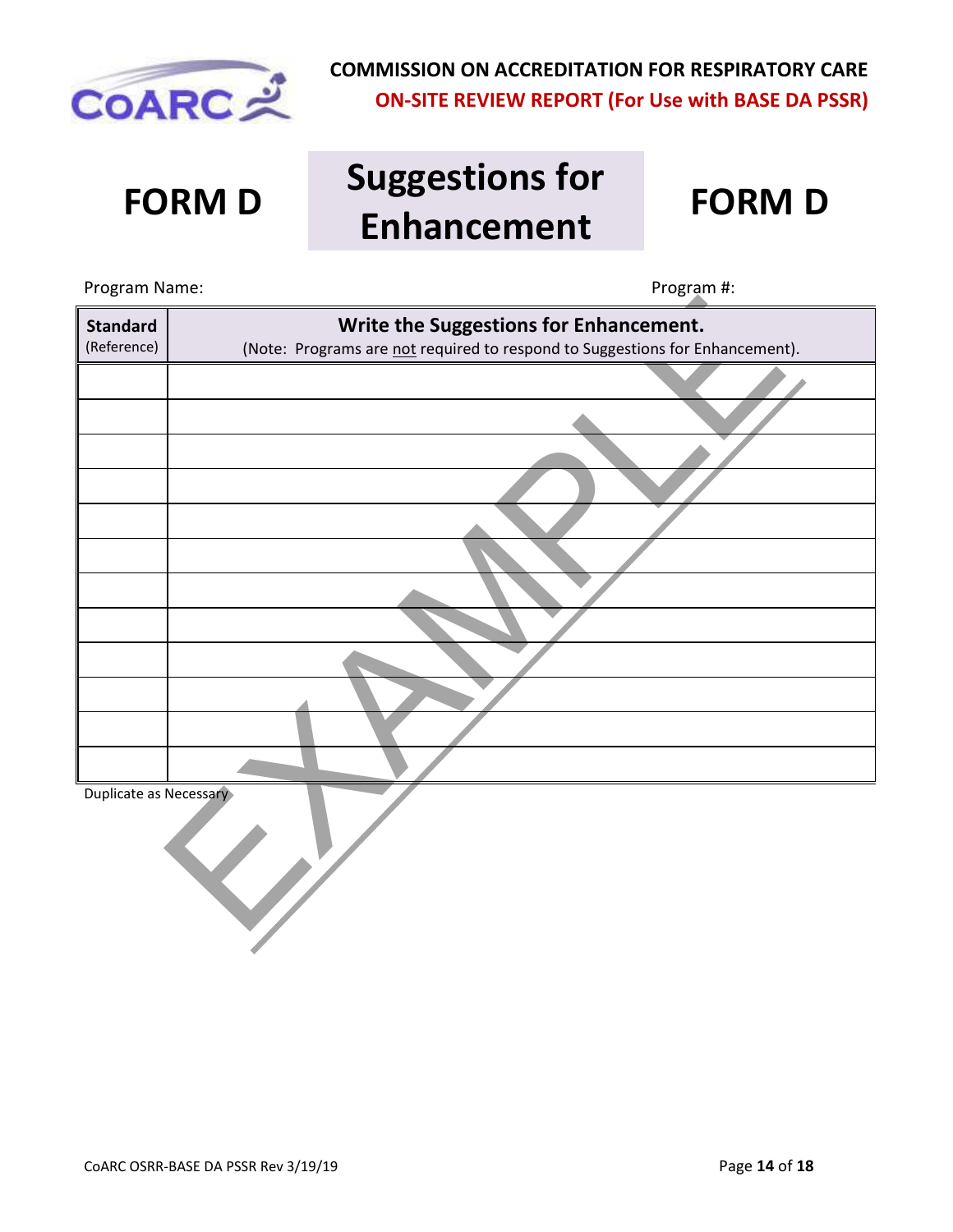

## **FORM E Additional Comments FORM E**

#### Program Name:  $\blacksquare$

| Write Additional Comments, if any.                                   |
|----------------------------------------------------------------------|
| (Note: Programs are not required to respond to Additional Comments). |
|                                                                      |
|                                                                      |
|                                                                      |
|                                                                      |
|                                                                      |
|                                                                      |
|                                                                      |
|                                                                      |
|                                                                      |
|                                                                      |
|                                                                      |
|                                                                      |
| *Duplicate as Necessary <sup>4</sup>                                 |
|                                                                      |
|                                                                      |
|                                                                      |
|                                                                      |
|                                                                      |
|                                                                      |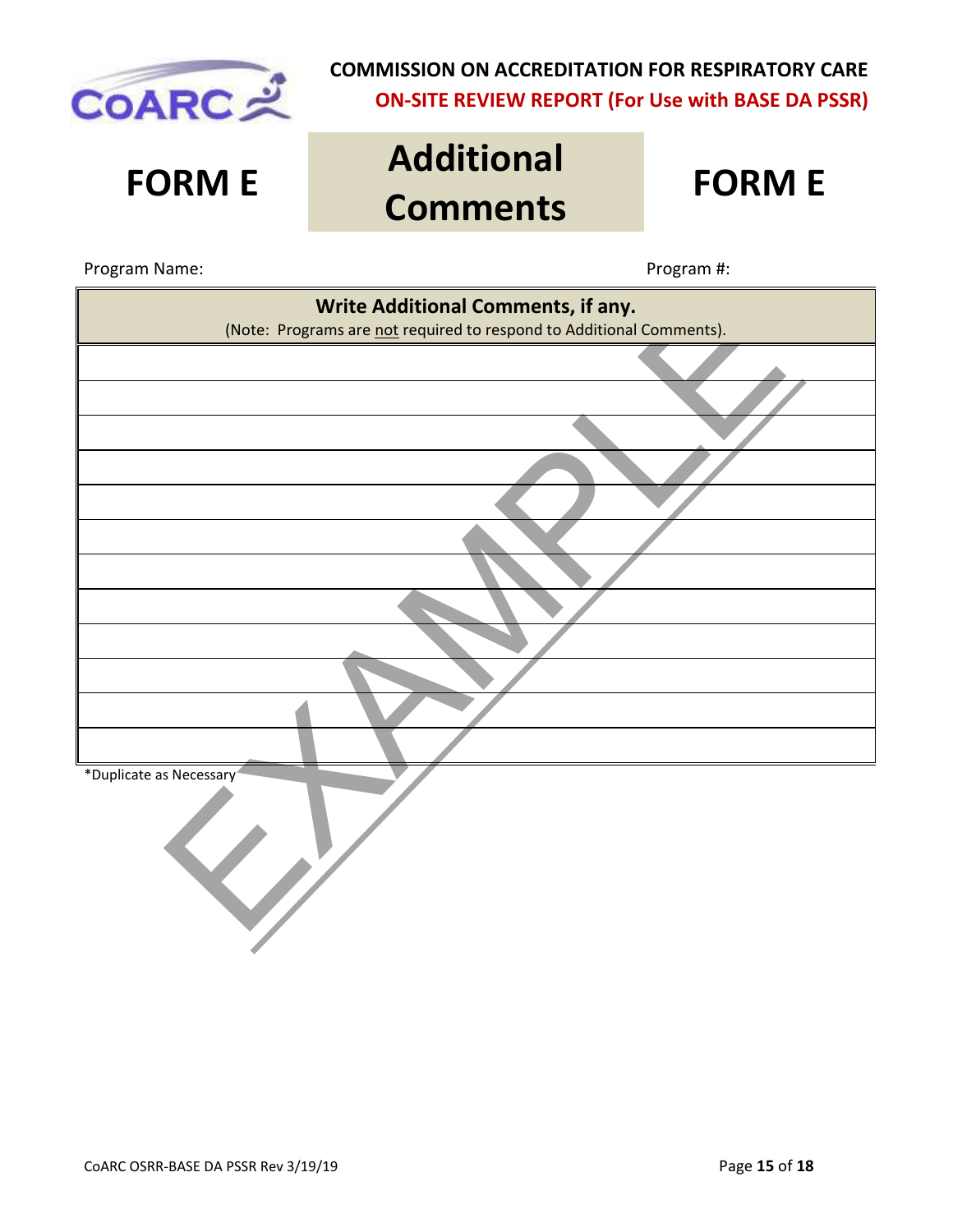

# **FORM X Confidential to COARC**

## **FORM X**

**On-Site Reviewers:** Please respond to each of the special instructions from the Referee and return this page to the CoARC Executive Office with your site visit report. Please **DO NOT** leave a copy of the site visit report with the program.

#### Program Name: Program #:

|                                | report with the program.                                                                                                                                         |  |  |  |
|--------------------------------|------------------------------------------------------------------------------------------------------------------------------------------------------------------|--|--|--|
| Program Name:                  | Program #:                                                                                                                                                       |  |  |  |
| <b>Standard</b><br>(Reference) | Section A: On-Site Reviewers should pay particular attention to the<br>following:<br>(Note: Do NOT present this information to the program. For CoARC use ONLY). |  |  |  |
|                                | Referee's Comments from Self-Study:                                                                                                                              |  |  |  |
|                                | On-site Reviewer's Findings:                                                                                                                                     |  |  |  |
|                                | On-site Reviewer's Recommendations:                                                                                                                              |  |  |  |
|                                | Referee's Comments from Self-Study:                                                                                                                              |  |  |  |
|                                | On-site Reviewer's Findings:                                                                                                                                     |  |  |  |
|                                | On-site Reviewer's Recommendations:                                                                                                                              |  |  |  |
|                                | Referee's Comments from Self-Study:                                                                                                                              |  |  |  |
|                                | On-site Reviewer's Findings:                                                                                                                                     |  |  |  |
|                                | On-site Reviewer's Recommendations:                                                                                                                              |  |  |  |
|                                | Referee's Comments from Self-Study:                                                                                                                              |  |  |  |
|                                | On-site Reviewer's Findings:                                                                                                                                     |  |  |  |
|                                | On-site Reviewer's Recommendations:                                                                                                                              |  |  |  |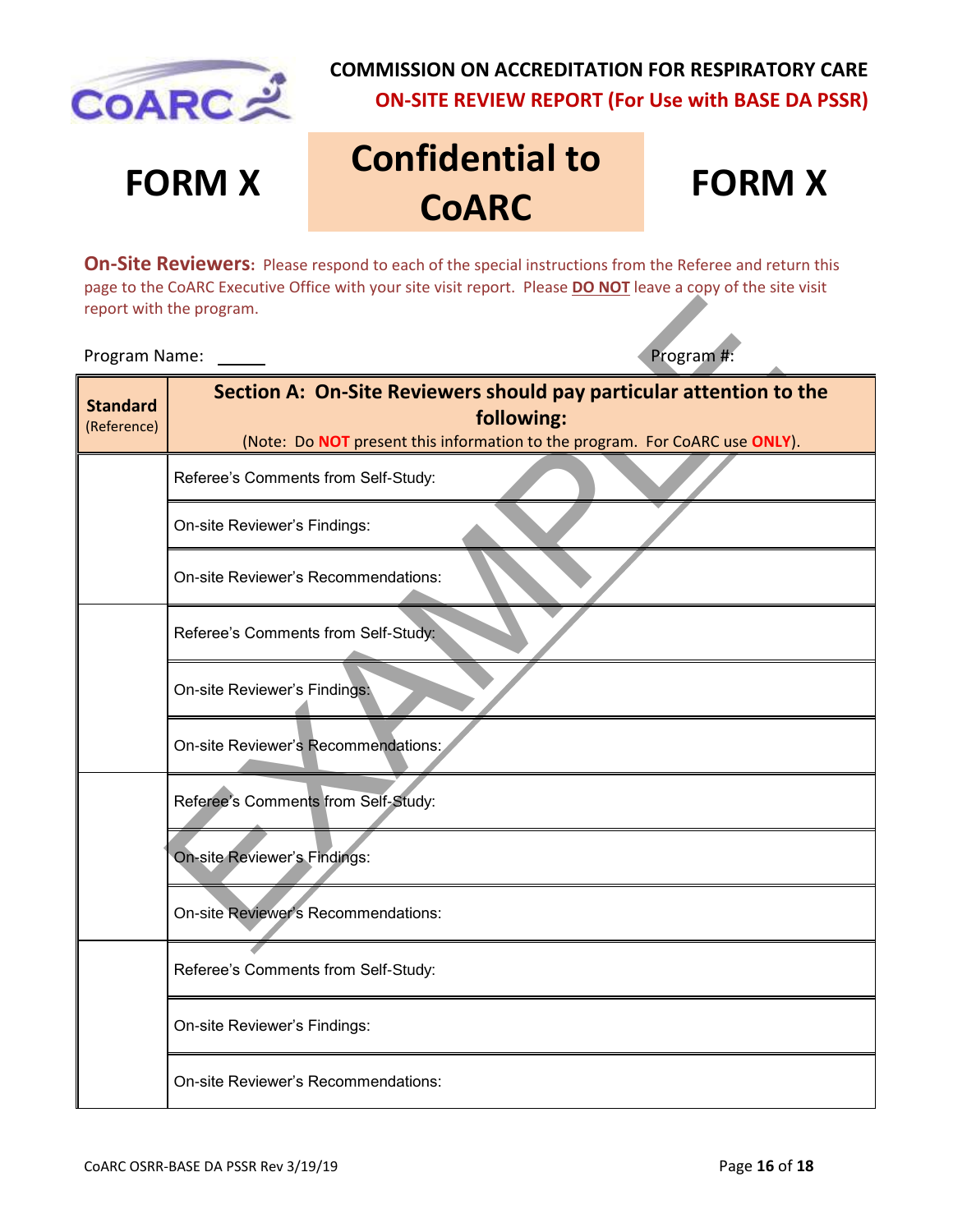

|                                | Referee's Comments from Self-Study: |                                                                                                                                                         |  |               |  |  |
|--------------------------------|-------------------------------------|---------------------------------------------------------------------------------------------------------------------------------------------------------|--|---------------|--|--|
|                                | On-site Reviewer's Findings:        |                                                                                                                                                         |  |               |  |  |
|                                | On-site Reviewer's Recommendations: |                                                                                                                                                         |  |               |  |  |
|                                | Referee's Comments from Self-Study: |                                                                                                                                                         |  |               |  |  |
|                                | On-site Reviewer's Findings:        |                                                                                                                                                         |  |               |  |  |
|                                |                                     | On-site Reviewer's Recommendations:                                                                                                                     |  |               |  |  |
| <b>Duplicate as Necessary</b>  |                                     |                                                                                                                                                         |  |               |  |  |
|                                |                                     | <b>Confidential to</b>                                                                                                                                  |  |               |  |  |
|                                | <b>FORM X</b>                       | <b>CoARC</b>                                                                                                                                            |  | <b>FORM X</b> |  |  |
| Program Name:                  |                                     |                                                                                                                                                         |  | Program #:    |  |  |
| <b>Standard</b><br>(Reference) |                                     | Section B: Write comments and/or remedies for each Citation from Form B.<br>(Note: Do NOT present this information to the program. For CoARC use ONLY). |  |               |  |  |
|                                |                                     |                                                                                                                                                         |  |               |  |  |
|                                |                                     |                                                                                                                                                         |  |               |  |  |
|                                |                                     |                                                                                                                                                         |  |               |  |  |
|                                |                                     |                                                                                                                                                         |  |               |  |  |
|                                |                                     |                                                                                                                                                         |  |               |  |  |
|                                |                                     |                                                                                                                                                         |  |               |  |  |
|                                |                                     |                                                                                                                                                         |  |               |  |  |

**Note to SV Team- Please respond to the Referee using Form X Note to CoARC – remove Form X when preparing the report to be sent to the program.**